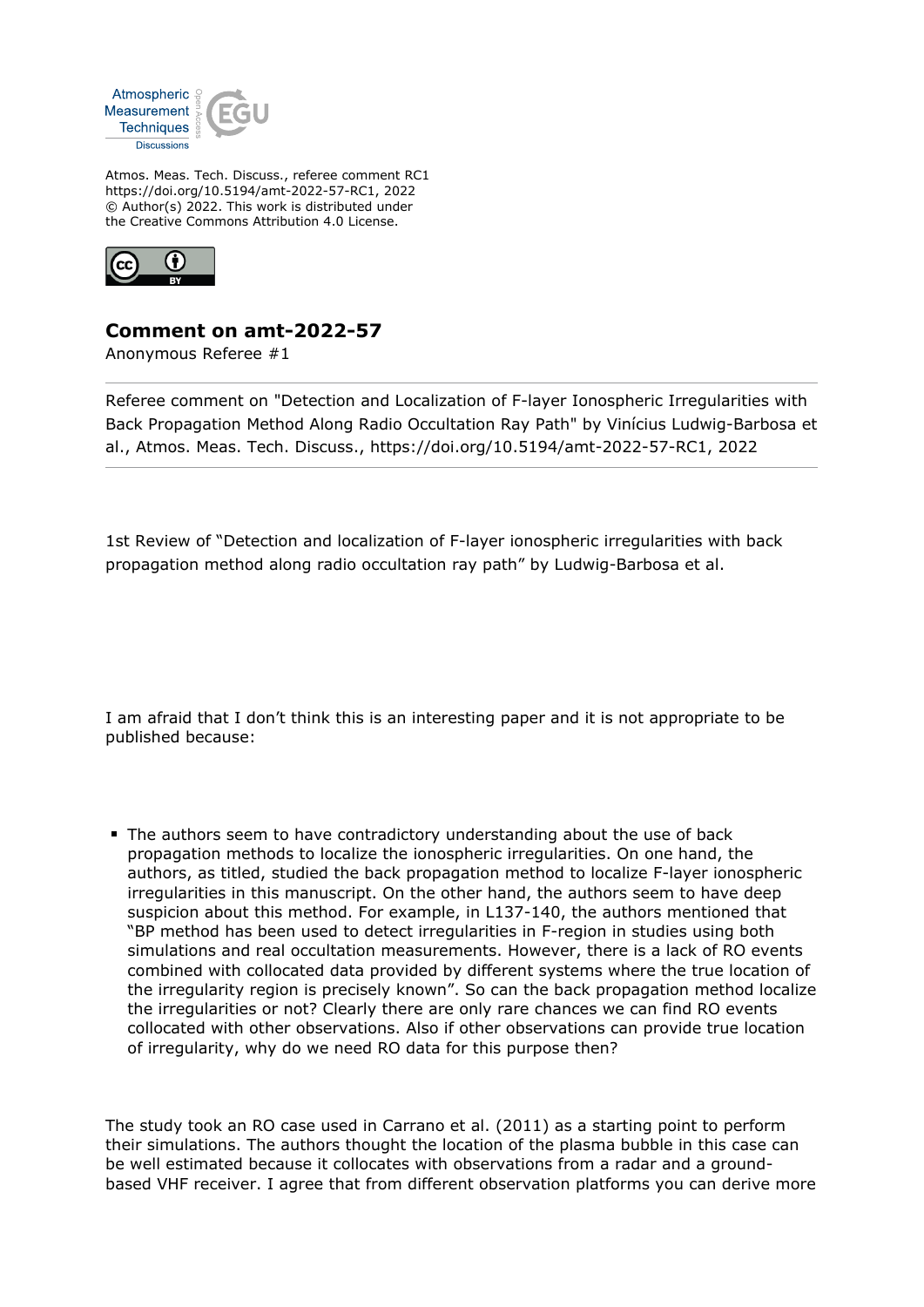physical parameters related to the irregularity. But one reason why Carrano et al. (2011) didn't use the back propagation method to infer the location of irregularity was the phase data (which is required to back propagate the signal) was not available for this case.

In my opinion, the back propagation method is not something new. It has been used to localize the ionospheric irregularities in simulation study and real RO measurements.

- The simulation of the single bubble case in this study was similar/same to the modeling described in Carrano et al. (2011). What is new in the study is that more cases with different sizes, fluctuation intensities and placements were designed to test the impact on the estimation accuracy. But I am not sure how applicable of those designed simple cases is to represent the real ionospheric irregularities, and not very convinced by the conclusions made through such simple analysis. The authors claimed that the location estimation accuracy of the back propagation method was  $\sim$  10 km based on idealized single plasma bubble setting. In this study, the space between each BP phase screen is 50 km. If shorten the distance between phase screens, would the estimation accuracy be enhanced? Also the authors mentioned that "in multiple bubble scenarios only the strongest disturbance would be resolved properly". How good would it be considered as "resolved properly"? If there're several local minima in the standard deviation curve, wouldn't different local minima correspond to locations of multiple irregularity regions?
- The writing is poor, unclear and redundant. For instance,

L47-48: "the location of irregularities patches is not self-reliant": what does "self-reliant" mean herein?

L111-113: "the excess path due to ionospheric ... which ... which ... due to slightly different propagation paths": please rephrase this sentence.

L118-120: "Such regions …, which specifically corresponds to sizes up to the Fresnel scale": I can't tell what you are trying to express here, especially the clause.

L131-132: "The high-order bias … by Kappa or Bi-local correction": This sentence is not needed.

I would stop addressing the remaining ones here, and suggest the authors read the whole manuscript carefully and try to make each statement clearer and more concise.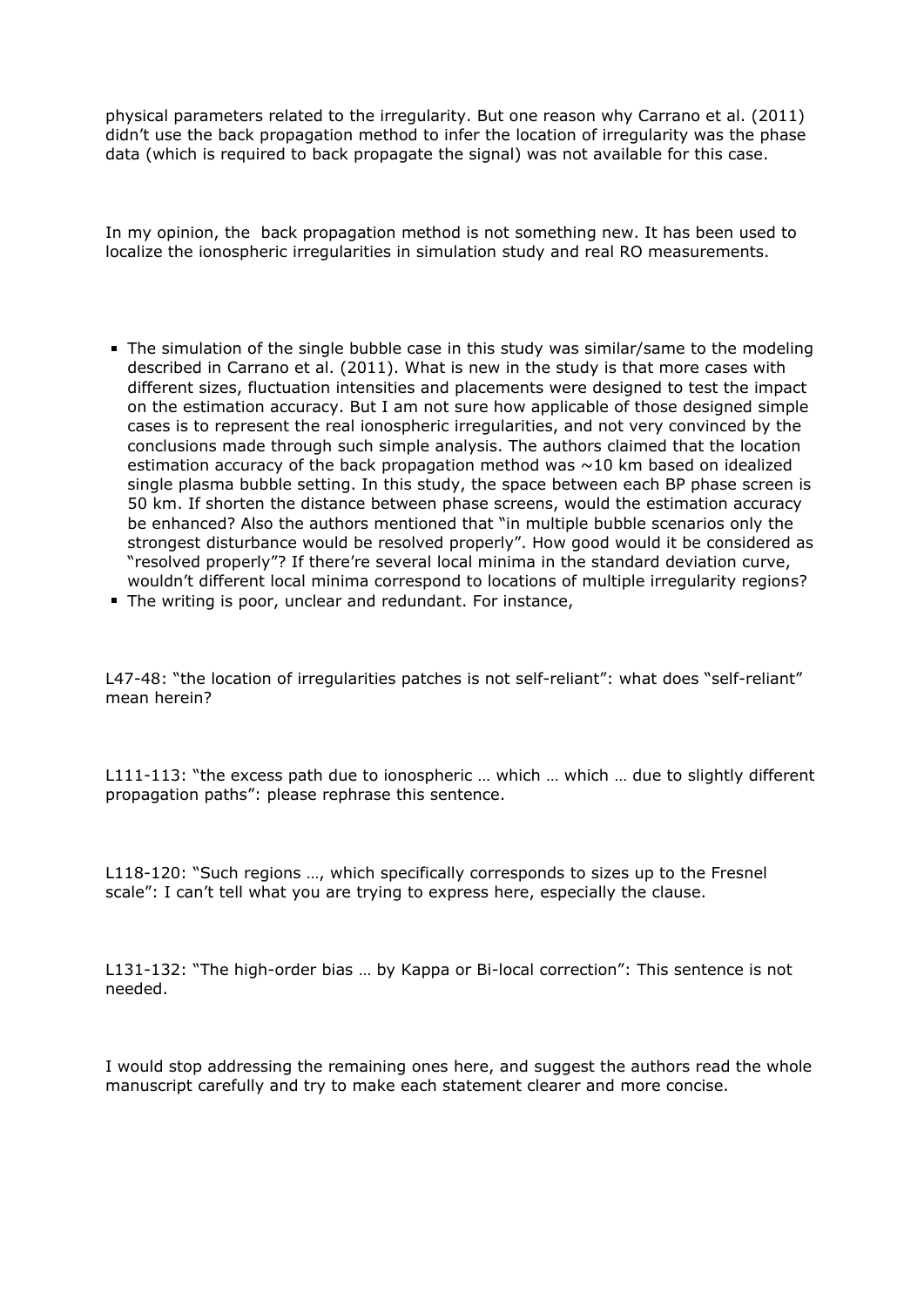Specific comments:

L14: "Fresnel-Huygens'" □ Huygens-Fresnel

L39: "RF"  $\Box$  first time to mention. No abbreviations

L52: "parametrization"  $\Box$  parameterization

L128-129: the authors introduced the "inbound" and "outbound" herein, but also used other terms such as "first" and "second", "left" and "right" to describe the same meaning. It would be better to just use one set of such terms.

L149: "in the propagation and vertical direction": vertical direction is not clear to me, vertical to what? Do you mean "along- and across- propagation directions"?

L149: "outer scale": what does this "outer scale" indicate?

L154: "a envelope"  $\Box$  "an envelope"

L166-167: Could the authors please give a simple explanation of your WOP or tell me where in the text you introduced your "WOP"?

L192: "SLTA"  $\Box$  No abbreviation here since it is mentioned for the first time.

L208: "left side"?

L219-220: Please explain where the threshold value comes from. There's no Figure A.

L294-295: "In reality, …by BP method estimation": what do you mean by "slightly farther away from the LEO"? Why not "closer to the LEO"?